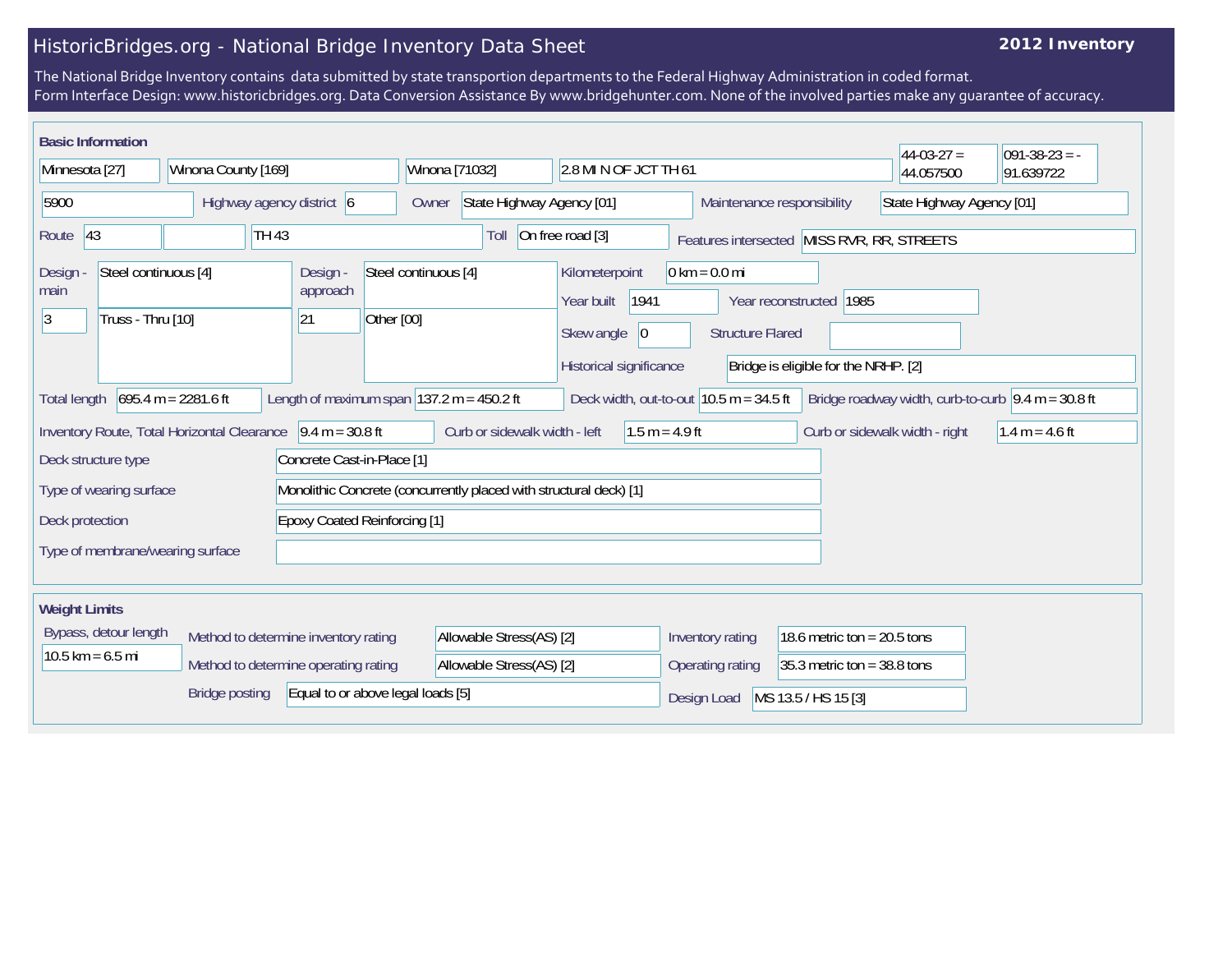| <b>Functional Details</b>                                                                                                                               |                                                                     |                                                      |                                                              |  |  |  |
|---------------------------------------------------------------------------------------------------------------------------------------------------------|---------------------------------------------------------------------|------------------------------------------------------|--------------------------------------------------------------|--|--|--|
| Average daily truck traffi 4<br>Average Daily Traffic<br>11900                                                                                          | Year 2004<br>%                                                      | Future average daily traffic                         | 2029<br>11900<br>Year                                        |  |  |  |
| Other Principal Arterial (Urban) [14]<br>Road classification                                                                                            | Lanes on structure 2                                                |                                                      | Approach roadway width<br>$9.4 m = 30.8 ft$                  |  |  |  |
| Type of service on bridge Highway-pedestrian [5]                                                                                                        | Direction of traffic 2 - way traffic [2]                            |                                                      | Bridge median                                                |  |  |  |
| Parallel structure designation<br>No parallel structure exists. [N]                                                                                     |                                                                     |                                                      |                                                              |  |  |  |
| Type of service under bridge                                                                                                                            | Highway-waterway-railroad [ Lanes under structure<br>$\overline{6}$ | Navigation control                                   | Navigation control on waterway (bridge permit required). [1] |  |  |  |
| Navigation vertical clearanc<br>$19.2 m = 63.0 ft$                                                                                                      |                                                                     | Navigation horizontal clearance $133.5$ m = 438.0 ft |                                                              |  |  |  |
| Minimum vertical clearance over bridge roadway<br>Minimum navigation vertical clearance, vertical lift bridge<br>$ 5.46 \text{ m} = 17.9 \text{ ft} $   |                                                                     |                                                      |                                                              |  |  |  |
| Minimum lateral underclearance reference feature Highway beneath structure [H]                                                                          |                                                                     |                                                      |                                                              |  |  |  |
| Minimum lateral underclearance on left $0 = N/A$<br>Minimum lateral underclearance on right $ 2.7 \text{ m} = 8.9 \text{ ft}$                           |                                                                     |                                                      |                                                              |  |  |  |
| Minimum vertical underclearance reference feature Highway beneath structure [H]<br>Minimum Vertical Underclearance $ 4.24 \text{ m} = 13.9 \text{ ft} $ |                                                                     |                                                      |                                                              |  |  |  |
| Appraisal ratings - underclearances   Basically intolerable requiring high priority of replacement [2]                                                  |                                                                     |                                                      |                                                              |  |  |  |
| <b>Repair and Replacement Plans</b>                                                                                                                     |                                                                     |                                                      |                                                              |  |  |  |
| Type of work to be performed                                                                                                                            | Work to be done by contract [1]<br>Work done by                     |                                                      |                                                              |  |  |  |
| Replacement of bridge or other structure because<br>of substandard load carrying capacity or substantial                                                | Bridge improvement cost<br>13141000                                 | Roadway improvement cost                             |                                                              |  |  |  |
| bridge roadway geometry. [31]                                                                                                                           | Length of structure improvement                                     | $695 m = 2280.3 ft$                                  | Total project cost<br>27400000                               |  |  |  |
|                                                                                                                                                         | Year of improvement cost estimate                                   | 2011                                                 |                                                              |  |  |  |
|                                                                                                                                                         | Border bridge - state                                               |                                                      | Border bridge - percent responsibility of other state        |  |  |  |
|                                                                                                                                                         | Border bridge - structure number                                    |                                                      |                                                              |  |  |  |